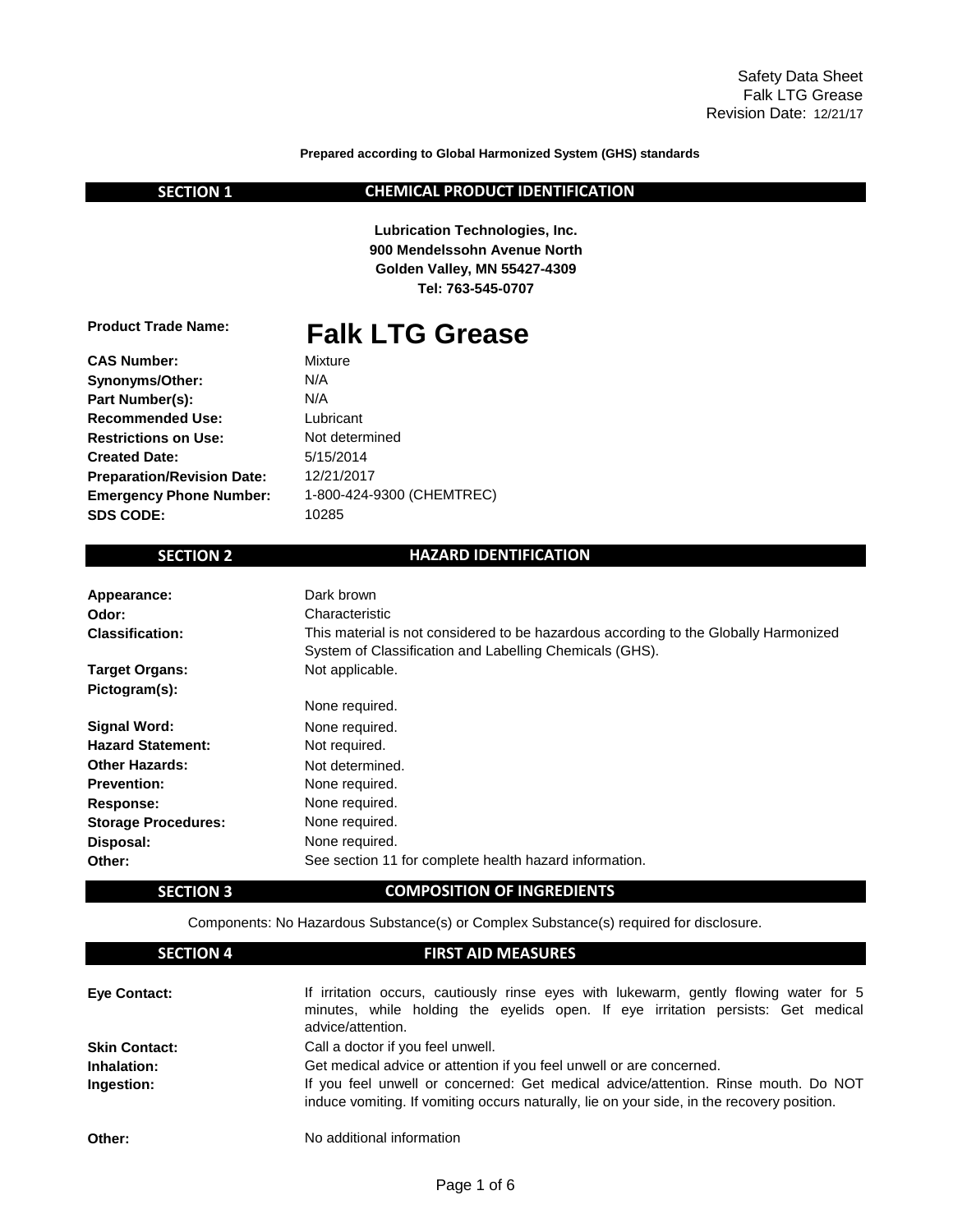| <b>Flash Point:</b>                  | 200°C by Cleveland Open Cup Tester.                                                                                                                                                                                                                                                                                                                                                                                                                                                                                                                                                         |
|--------------------------------------|---------------------------------------------------------------------------------------------------------------------------------------------------------------------------------------------------------------------------------------------------------------------------------------------------------------------------------------------------------------------------------------------------------------------------------------------------------------------------------------------------------------------------------------------------------------------------------------------|
| <b>Flammable limits:</b>             | Not determined.                                                                                                                                                                                                                                                                                                                                                                                                                                                                                                                                                                             |
| <b>Extinguishing media:</b>          | Use dry chemical, alcohol foam, all purpose AFFF or carbon dioxide to extinguish fire.                                                                                                                                                                                                                                                                                                                                                                                                                                                                                                      |
|                                      | Special firefighting procedures: DO NOT direct a solid stream of water or foam into hot, burning pools of liquid since this<br>may cause frothing and increase fire intensity. Frothing can be violent and possibly<br>endanger any firefighter standing too close to the burning liquid. Use water spray to cool<br>fire exposed containers and structures until fire is out if it can be done with minimal risk.<br>Avoid spreading burning material with water used for cooling purposes. Wear full<br>firefighting turn-out gear (full Bunker gear), and respiratory protection (SCBA). |
| Unusual fire & explosion<br>hazards: | Dense smoke may be generated while burning. Toxic fumes, gases or vapors may<br>evolve on burning. High temperatures may create heavy flammable vapors that may<br>settle along ground level and low spots to create an invisible fire hazard.                                                                                                                                                                                                                                                                                                                                              |
| <b>Byproducts of combustion:</b>     | Fires involving this product may release oxides of carbon, phosphorus, nitrogen and<br>sulfur; reactive hydrocarbons and irritating vapors.                                                                                                                                                                                                                                                                                                                                                                                                                                                 |
| <b>Autoignition temperature:</b>     | Not determined.                                                                                                                                                                                                                                                                                                                                                                                                                                                                                                                                                                             |
| <b>Explosion data:</b>               | Not determined. Care should always be exercised in dust/mist areas.                                                                                                                                                                                                                                                                                                                                                                                                                                                                                                                         |
| Other:                               | Dispose of fire debris and contaminated extinguishing water in accordance with official<br>regulations.                                                                                                                                                                                                                                                                                                                                                                                                                                                                                     |

**FIRE FIGHTING MEASURES**

#### **SECTION 6 ACCIDENTAL RELEASE MEASURES**

Spill control procedures (land): Immediately turn off or isolate any source of ignition (pilot lights, electrical equipment, **Spill control procedures (water):** flames, heaters, etc.). Evacuate area and ventilate. Personnel wearing proper protective equipment should contain spill immediately with inert materials (sand, earth, chemical spill pads of cotton) by forming dikes. Dikes should be placed to contain spill in a manner that will prevent material from entering sewers and waterways. Large spill, once contained, may be picked up using explosion proof, non-sparking vacuum pumps, shovels, or buckets, and disposed of in suitable containers for disposal. If a large spill occurs notify appropriate authorities. In case of road spill or accident contact Chem-Trec (800-424-9300). Try to contain large spills with floating booms to prevent spill from spreading. Remove from surface by skimming or with suitable adsorbents. If a large spill occurs notify appropriate authorities (normally the National Response Center or Coast Guard at 800- 424-8802).

**Waste disposal method:** Do not empty into drains. All disposals must comply with federal, state, and local regulations. The material, if spilled or discarded may be a regulated waste. Refer to state and local regulations. Department of Transportation (DOT) regulations may apply for transporting this material when spilled. See Section 14.

**Other:**

 **SECTION 7**

 **SECTION 5**

CAUTION - If spilled material is cleaned up using a regulated solvent, the resulting waste mixture will be regulated.

**HANDLING AND STORAGE**

**Handling procedures:** Keep containers closed when not in use. Do not transfer to unmarked containers. Empty containers retain product residue which may exhibit hazards of material, therefore do not pressurize, cut, glaze, weld, or use for any other purposes. Return drums to reclamation centers for proper cleaning and reuse. Handling temperatures should not exceed 60°C (140°F) to minimize danger of burns. Open containers carefully in a well ventilated area or use appropriate respiratory protection. Wash thoroughly after handling.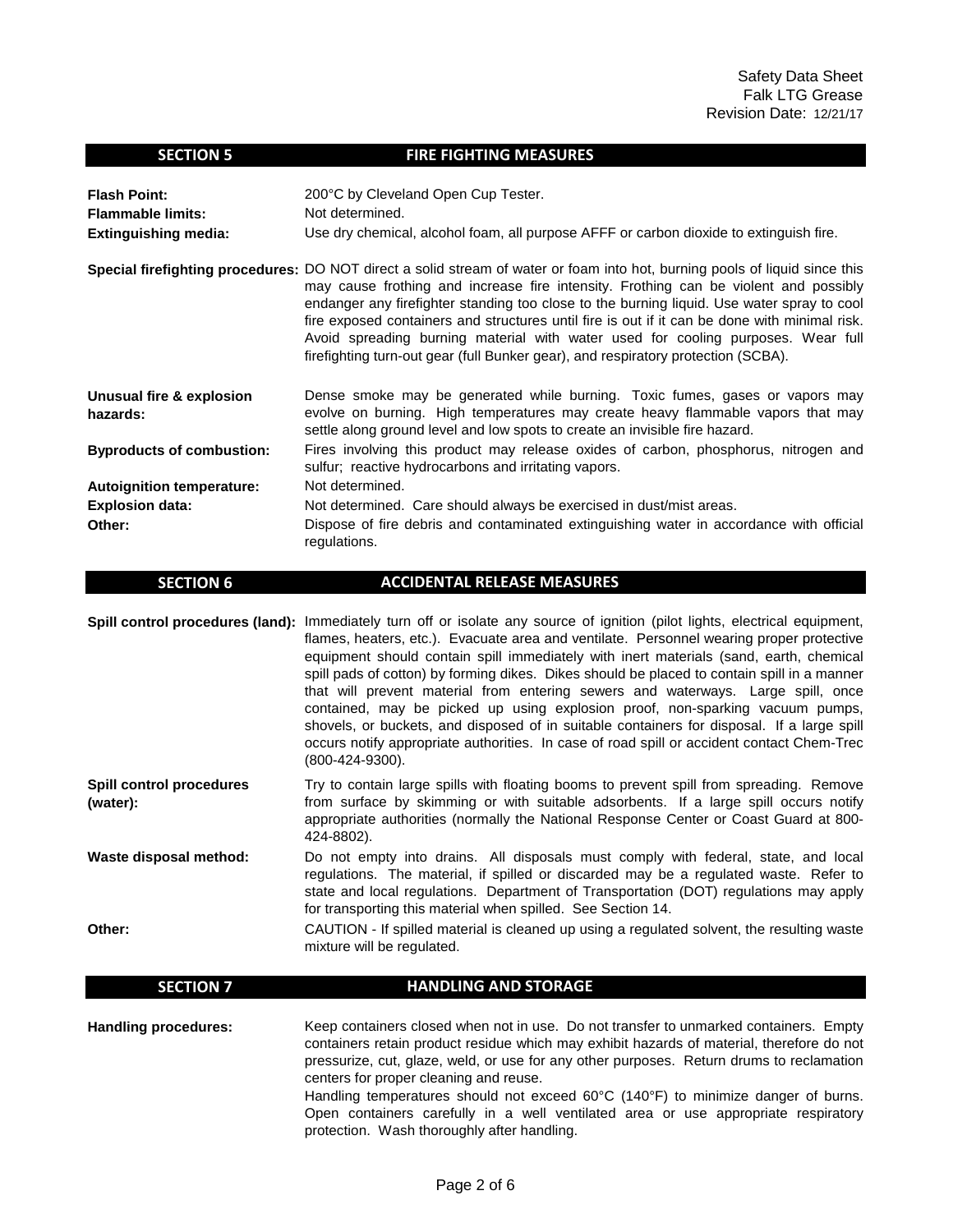Safety Data Sheet Falk LTG Grease Revision Date: 12/21/17

**Storage procedures:**

Store containers away from heat, sparks, open flame, or oxidizing materials. Extended storage at excessive temperatures may produce odorous and toxic fumes from product decomposition. No additional information.

**Additional information:**

 **SECTION 8**

### **EXPOSURE CONTROLS / PERSONAL PROTECTION**

**Exposure limits/standards for materials that can be formed when handling this product:** 

|                                       |                                                                                                                                                                                                                                                                                                                                                                                                                                                                                                     | <b>OSHA TWA</b>                 | <b>OSHA STEL</b>        | <b>ACGIH TWA</b>                |
|---------------------------------------|-----------------------------------------------------------------------------------------------------------------------------------------------------------------------------------------------------------------------------------------------------------------------------------------------------------------------------------------------------------------------------------------------------------------------------------------------------------------------------------------------------|---------------------------------|-------------------------|---------------------------------|
| Contains highly refined petroleum oil |                                                                                                                                                                                                                                                                                                                                                                                                                                                                                                     | $*5$ mg/m <sup>3</sup><br>(PEL) | $*10$ mg/m <sup>3</sup> | $*5$ mg/m <sup>3</sup><br>(TLV) |
|                                       | * Exposure limits not defined. Limits used are for, "oil mist".                                                                                                                                                                                                                                                                                                                                                                                                                                     |                                 |                         |                                 |
|                                       | TWA - Time Weighted Average is the employee's average airborne exposure in<br>any 8-hour work shift of a 40-hour work week which shall not be exceeded.<br>STEL - Short Term Exposure Limit is the employee's 15-minute time weighted<br>average exposure which shall not be exceeded at any time during a work day<br>unless another time limit is specified.                                                                                                                                      |                                 |                         |                                 |
|                                       | All base oils, including additive carriers, contain <3.0% DMSO extractable material.                                                                                                                                                                                                                                                                                                                                                                                                                |                                 |                         |                                 |
| <b>Personal protection:</b>           | Applicable mainly to persons in repeated contact situations such as packaging of<br>product, service/maintenance, and cleanup/spill control personnel.                                                                                                                                                                                                                                                                                                                                              |                                 |                         |                                 |
| <b>Respiratory protection:</b>        | None required if ventilation is adequate. Otherwise a respiratory protection program<br>meeting OSHA 1910.134 and ANSI Z88.2 requirements must be followed. Where<br>misting may occur, wear an MSHA/NIOSH approved (or equivalent) half-mask form<br>dust/mist air purifying respirator.                                                                                                                                                                                                           |                                 |                         |                                 |
| Eye protection:                       | Eye protection is strongly recommended. Wear safety glasses with side shields or<br>vented/splash proof goggles (ANSI Z87.1 or approved equivalent).                                                                                                                                                                                                                                                                                                                                                |                                 |                         |                                 |
| Hand protection:                      | Impervious, chemically resistant gloves such as neoprene or nitrile rubber to avoid skin<br>sensitization and absorption.                                                                                                                                                                                                                                                                                                                                                                           |                                 |                         |                                 |
| Other protection:                     | Use of an apron and overboots of chemically impervious materials such as neoprene or<br>nitrile rubber is recommended based on level of activity and exposure. If handling hot<br>material use insulated protective equipment. Launder soiled clothes. Properly dispose of<br>contaminated leather articles and other materials which cannot be decontaminated.                                                                                                                                     |                                 |                         |                                 |
| <b>Local control measures:</b>        | Use adequate ventilation when working with material in an enclosed area. Mechanical<br>methods such as fume hoods or area fans may be used to reduce localized vapor/mist<br>areas. If vapor or mist is generated when the material handled, adequate ventilation in<br>accordance with good engineering practice must be provided to maintain concentrations<br>below the specified exposure. Eyewash stations and showers should be available in<br>areas where this material is used and stored. |                                 |                         |                                 |
| Other:                                | Consumption of food and drink should be avoided in work areas where product is<br>present. Always wash hands and face with soap and water before eating, drinking or<br>smoking.                                                                                                                                                                                                                                                                                                                    |                                 |                         |                                 |

### **SECTION 9**

### **PHYSICAL AND CHEMICAL PROPERTIES**

| Appearance:                    | Dark brown      |
|--------------------------------|-----------------|
| Odor:                          | Characteristic  |
| <b>Odor threshold:</b>         | Not determined. |
| pH:                            | Not applicable. |
| <b>Melting/Freezing point:</b> | Not determined. |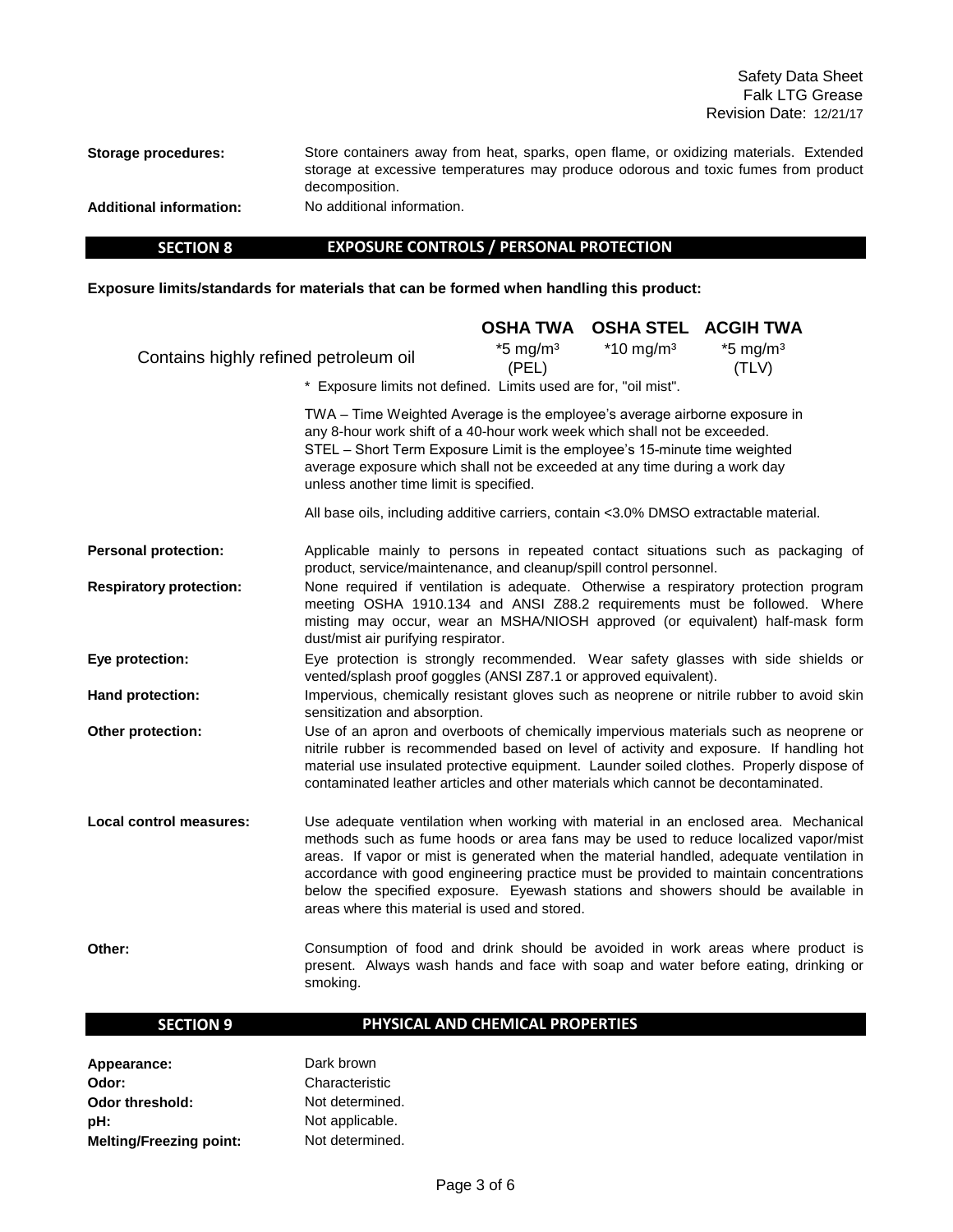| Initial boiling point:        | Not determined.                                           |
|-------------------------------|-----------------------------------------------------------|
| <b>Boiling range:</b>         | Not determined.                                           |
| Flash point:                  | $200^{\circ}$ C.                                          |
| <b>Evaporation rate:</b>      | Not determined.                                           |
| <b>Flammability:</b>          | Not determined.                                           |
| Upper flammable limit:        | Not determined.                                           |
| Lower flammable limit:        | Not determined.                                           |
| Vapor pressure:               | Not determined.                                           |
| Vapor density:                | Not determined.                                           |
| <b>Relative density:</b>      | Not determined.                                           |
| Solubility:                   | Negligible in water, miscible in most petroleum solvents. |
| <b>Partition Coefficient:</b> | Not determined.                                           |
| Auto-ignition temperature:    | Not determined.                                           |
| Decomposition temperature:    | Not determined.                                           |
| <b>Viscosity:</b>             | 600 cSt at 40 °C.                                         |
| Other                         | Not applicable.                                           |

### **SECTION 10**

## **STABILITY AND REACTIVITY**

| <b>Reactivity</b>                        |                                                                                                                                                                                  |
|------------------------------------------|----------------------------------------------------------------------------------------------------------------------------------------------------------------------------------|
| <b>Chemical stability:</b>               | Material is chemically stable at room temperatures and pressure.                                                                                                                 |
| Hazardous polymerization:                | Will not occur.                                                                                                                                                                  |
| <b>Conditions to avoid:</b>              | Avoid high temperatures and product contamination.                                                                                                                               |
| Incompatibility with other<br>materials: | Avoid contact with acids and strong oxidizing materials.                                                                                                                         |
| <b>Decomposition products:</b>           | Smoke, carbon monoxide, carbon dioxide, and other aldehydes of incomplete<br>combustion. Oxides of carbon, nitrogen, and sulfur; reactive hydrocarbons and irritating<br>vapors. |
| Other:                                   | Not applicable.                                                                                                                                                                  |

### **SECTION 11**

### **TOXICOLOGICAL INFORMATION**

### **Acute toxicity (LD50) \*See note at the bottom of the section**

| Oral:                             | >5000 mg/kg                                                                                                                                                                                                       |
|-----------------------------------|-------------------------------------------------------------------------------------------------------------------------------------------------------------------------------------------------------------------|
| Dermal:                           | >5000 mg/kg                                                                                                                                                                                                       |
| Inhalation:                       | $>20.0$ mg/l                                                                                                                                                                                                      |
| <b>Skin irritation:</b>           | Non-irritant                                                                                                                                                                                                      |
| Eye irritation:                   | Non-irritant                                                                                                                                                                                                      |
| Dermal sensitization:             | Not expected to have a sensitizing effect.                                                                                                                                                                        |
| <b>Respiratory sensitization:</b> | Not expected to have a sensitizing effect.                                                                                                                                                                        |
| <b>Aspiration Hazard:</b>         | Not applicable                                                                                                                                                                                                    |
| <b>Chronic Toxicity</b>           |                                                                                                                                                                                                                   |
| <b>Mutagenicity:</b>              | Not suspected of causing genetic defects                                                                                                                                                                          |
| Carcinogenicity:                  | Not suspected of causing cancer.                                                                                                                                                                                  |
| <b>Reproductive toxicity:</b>     | Not expected to have adverse effects on reproduction.                                                                                                                                                             |
| <b>STOT-single exposure:</b>      | Not expected to have adverse effects.                                                                                                                                                                             |
| <b>STOT-repeated exposure:</b>    | Not expected to have long term adverse effects.                                                                                                                                                                   |
| Other:                            | *All data in this section is based off calculations from Part 3 of the Globally Harmonized<br>System of Classification and Labelling of Chemicals (GHS) utilizing information from the<br>constituent components. |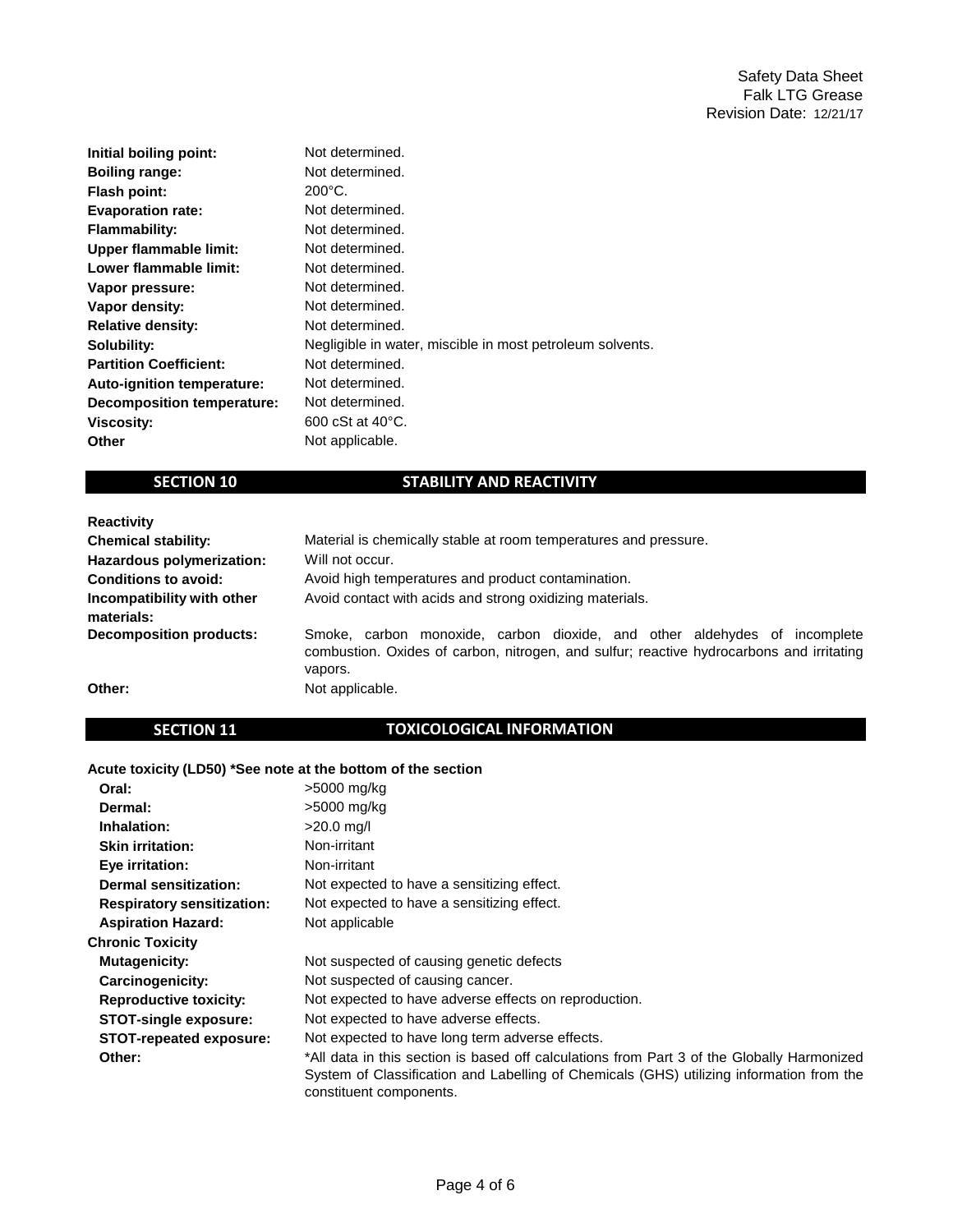### **SECTION 12**

### **ECOLOGICAL INFORMATION**

| <b>Environmental toxicity</b> |                                                                                                                                                                                                           |  |  |
|-------------------------------|-----------------------------------------------------------------------------------------------------------------------------------------------------------------------------------------------------------|--|--|
| Fish:                         | $> 100$ mg/l.                                                                                                                                                                                             |  |  |
| Invertebrates:                | $> 100$ mg/l.                                                                                                                                                                                             |  |  |
| <b>Aquatic plants:</b>        | $> 100$ mg/l.                                                                                                                                                                                             |  |  |
| Microorganism:                | $> 100$ mg/l.                                                                                                                                                                                             |  |  |
| Persistence/Degradability:    | This product is not expected to be readily biodegradable.                                                                                                                                                 |  |  |
| <b>Bioaccumulation:</b>       | Not determined.                                                                                                                                                                                           |  |  |
| <b>Mobility in soil:</b>      | Not determined.                                                                                                                                                                                           |  |  |
| Other:                        | All classifications are based on calculations in Part 4 of the Globally Harmonized System<br>of Classification and Labelling of Chemicals (GHS) utilizing information from the<br>constituent components. |  |  |

#### **DISPOSAL CONSIDERATIONS**

Not regulated for land transport.

Not regulated for land transport.

Not regulated for sea transport.

Not regulated for air transport.

**Waste disposal:**

This product unadulterated by other materials can be classified as a non-hazardous waste. Depending on use, used product may be regulated. Dispose of in a licensed facility. Do not discharge product in to sewer system. Dispose of containers by crushing or puncturing, so as to prevent unauthorized use of used containers. Waste management should be in full compliance with federal, state, and local laws.

**Other** The transportation, storage, treatment and disposal of RCRA waste material must be conducted in compliance with 40 CFR 262, 263, 264, 268 and 270. Chemical additions, processing or otherwise altering this material may make the waste management information presented in this SDS incomplete, inaccurate or otherwise inappropriate.

### **SECTION 14**

 **SECTION 13**

### **TRANSPORT INFORMATION**

**Land Transport (DOT): Proper Shipping Name: Land Transport (TDG): Proper Shipping Name: Sea Transport (IMDG): Proper Shipping Name: Air Transport (IATA): Proper Shipping Name: Other:**

### **SECTION 15**

#### **REGULATORY INFORMATION**

| <b>Federal Regulation</b> |                                                                                                                                                                                                                                                                                                                                                                      |
|---------------------------|----------------------------------------------------------------------------------------------------------------------------------------------------------------------------------------------------------------------------------------------------------------------------------------------------------------------------------------------------------------------|
| Clean water act/oil:      | Under Section 311 of the Clean Water Act (40 CFR 110) and the Oil Pollution Control Act<br>of 1990, this material is considered an oil. Any spill or discharges that produce a visible<br>sheen or film on surface of water, or in waterways, ditches, or sewers leading to surface<br>water must be reported. Contact the National Response Center at 800-424-8802. |
| TSCA:                     | All components of this material are listed in the U.S. TSCA Inventory.                                                                                                                                                                                                                                                                                               |
| <b>Other TSCA:</b>        | Not applicable.                                                                                                                                                                                                                                                                                                                                                      |
| <b>SARA title III:</b>    | Section 302/304 extremely hazardous substances:                                                                                                                                                                                                                                                                                                                      |
|                           | None.                                                                                                                                                                                                                                                                                                                                                                |
|                           | Section 311, 312 hazard categorization:                                                                                                                                                                                                                                                                                                                              |

Not applicable.

Not applicable.

Not applicable.

Not applicable.

Not applicable.